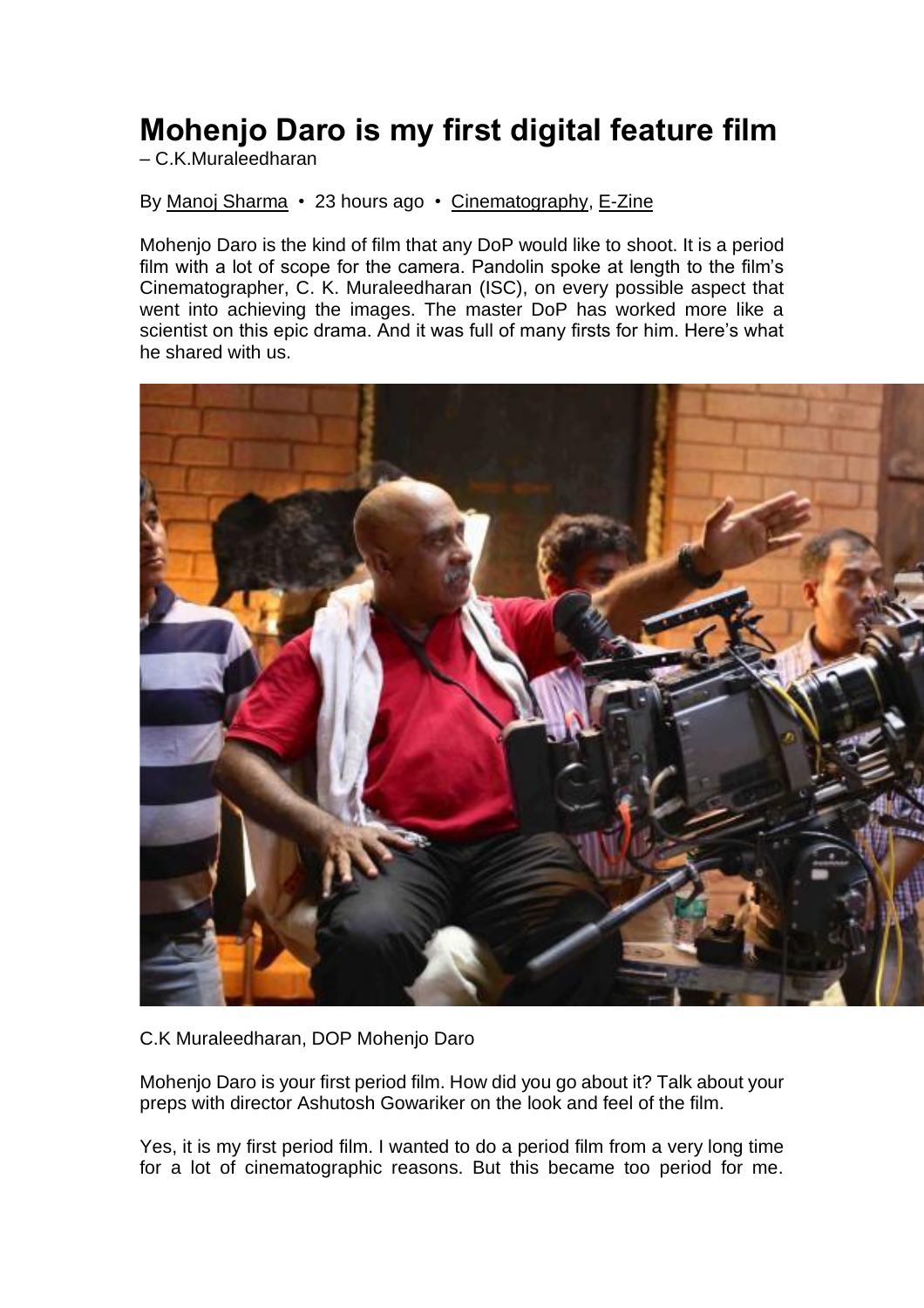(Laughs) It went all the way to the pre-historic time. So, the research aspect of it was very challenging. A lot of work was already done by Ashutosh and his crew before I joined. But I had to do my research for my reasons. The Set design was completely locked and constructed, which was as per the original site at Mohenjo Daro. Everything was done according to the reality which could have existed at that time. They had gone into extensive research by talking to experts and archaeologists. They've been working on it for the last five years. There was substantial amount of research with Ashutosh in terms of the look of the film. Right from the size of the brick to be used, to the size of slabs, to the Great bath.

We had clarity about the fact that a society that was so advanced in terms of architecture and technology had had a certain amount of beauty to it. If they could construct and imagine things like that, then that would have affected every aspect of their lives. Whether it is costume, utensils, movement or their art forms. Everything would've been affected by the kind of intelligence that was behind this city. When I went to see the set, I was taken by surprise. It had a huge path way with huge doors. When I entered, I could not see the other end of it. It was a mammoth structure, a barren land with no modern structure interfering. The only hint of modernity came from the aircrafts that were flying above us. Since, it wasn't sync sound, that was also not a concern for the sound department. Everything was amazingly beautiful and at the same time it made you feel small. It was that kind of a set.

The huge corridor that ended in a chowraha (City Square) was done with brick and had awnings hanging. The market square already had shops which were very intelligently propped. Everything was so ancient looking. And this was only one part of the city. Then I got into the car and went to the other part. It was far away from this location and they had placed it in such a graphical manner, as it would have been in the original. So, basically there are two parts of the city – a lower city and an upper city. The upper city is far away on a hill and is more ornate, more color-painted with higher buildings that are pillared.

My next concern was costumes. Specially because there weren't much colors available. Mostly they used terracotta on the walls. Again, the research came handy. They had researched about indigo farmers in that region. All those informations brought colors along with. This lessened my job to a large extent and gave me huge inspiration to work more on it.

Everything was done according to the reality which could have existed at that time

Ashutosh Gowarikar is known for period films. How has his knowledge helped in the execution of your work?

It helped a lot. It is not just a period film. Here we are talking about 2016 BC, which is five thousand years ago! You cannot go into books and come up with it. What you have is just a handful of stuff that has been unearthed. But his experience of working on period films helped a lot at the ground level itself.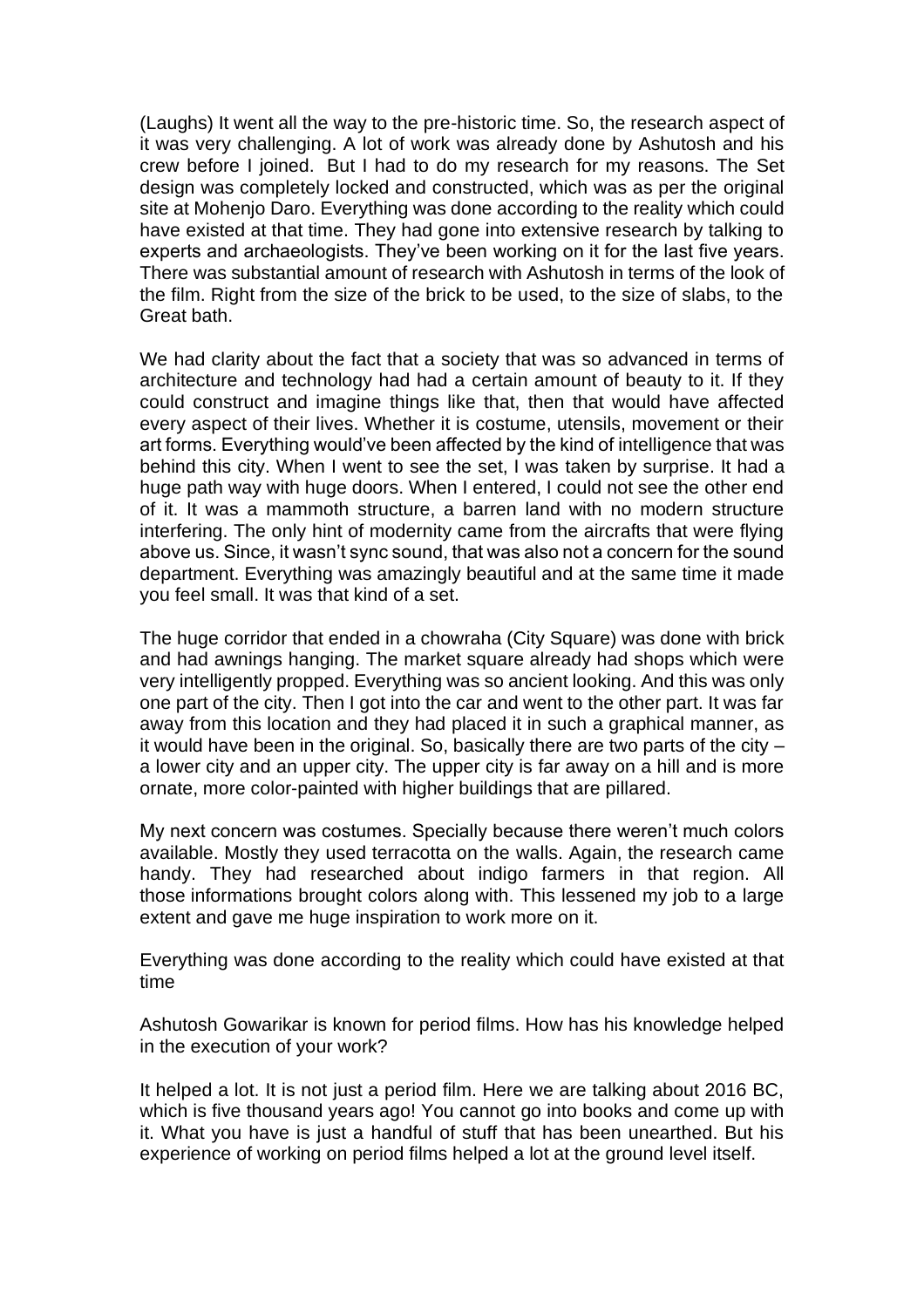As audiences, nobody has seen Mohenjo Daro, the city. But we have seen the images of ruins and excavations in textbooks. What was your reference point? While conceiving the images, how much cinematic liberty have you taken and how much of it was research-backed?

Frankly, I cannot take too much of cinematic liberties in such a film. Because in every department we were trying to be as authentic as possible. So, I had to go with the design of the film, which I religiously followed.

For example, there is a temple in the film. It is a temple which is carved inside a hill. So half of it is underground and then it is carved into the hill. It is Sindhu Maa's idol (Mother Indus) and has a pathway which is spiraling down. The idol was about 25 ft tall. While we were designing the set I realized, I would run into catwalk every time I try to accommodate the idol. So we went to the set and made a rough skeleton of the structure with bamboos etc and figured out a way to redesign the set so that we could accommodate the grandness of the temple.

Coming to lights, there are only two kinds of lights that are available in such a location. One is the direct sunlight that you get and the other is diyas (Earthen lamps) that you light. And I had to give the audience the same feel like a guy (Hrithik Roshan's character) who had walked in at that time, into that space. A person who is a farmer in a different village and hasn't seen anything like this. It is amazing for him. And is like a magical world that he is getting into.

People who are watching the film have been exposed to a lot of content over Internet or via films. Their experience of the city is dazzling in that sense. So how do you compete with that image? I did not want anything artificial. So, I decided to light up the space with diyas. I did research about cave temples across the globe that are centuries old to see how light behaves in those areas. I went through all that and then came up with a light plan. This is based on research and is the closest that you can get to replicating what must have been at that time. So, this was my contribution to Ashutosh's research.

## Still from Mohenjo Daro

How did you'll go about choosing the locations? How much of the film is on sets and how much on real location?

A film like this depends a lot on sets. But here what we did was to build the set outside, which is a location. So it is not a set anymore. We created a whole city in Bhuj. There were truckloads of people coming every day to work. Ashutosh has had that experience in Lagaan as well. People would start arriving at 5:00 am, at the base camp which was a kilometer away. There they would be given breakfast, made up, their hands would be checked, all tattoos removed and many other things. It was all part of a process of making a film where you have to constantly think of a different era. About how people must have thought back then, their mannerisms etc. It couldn't have any trace of modernity. So, this location (I would always call it a location and not a set) had everything. It was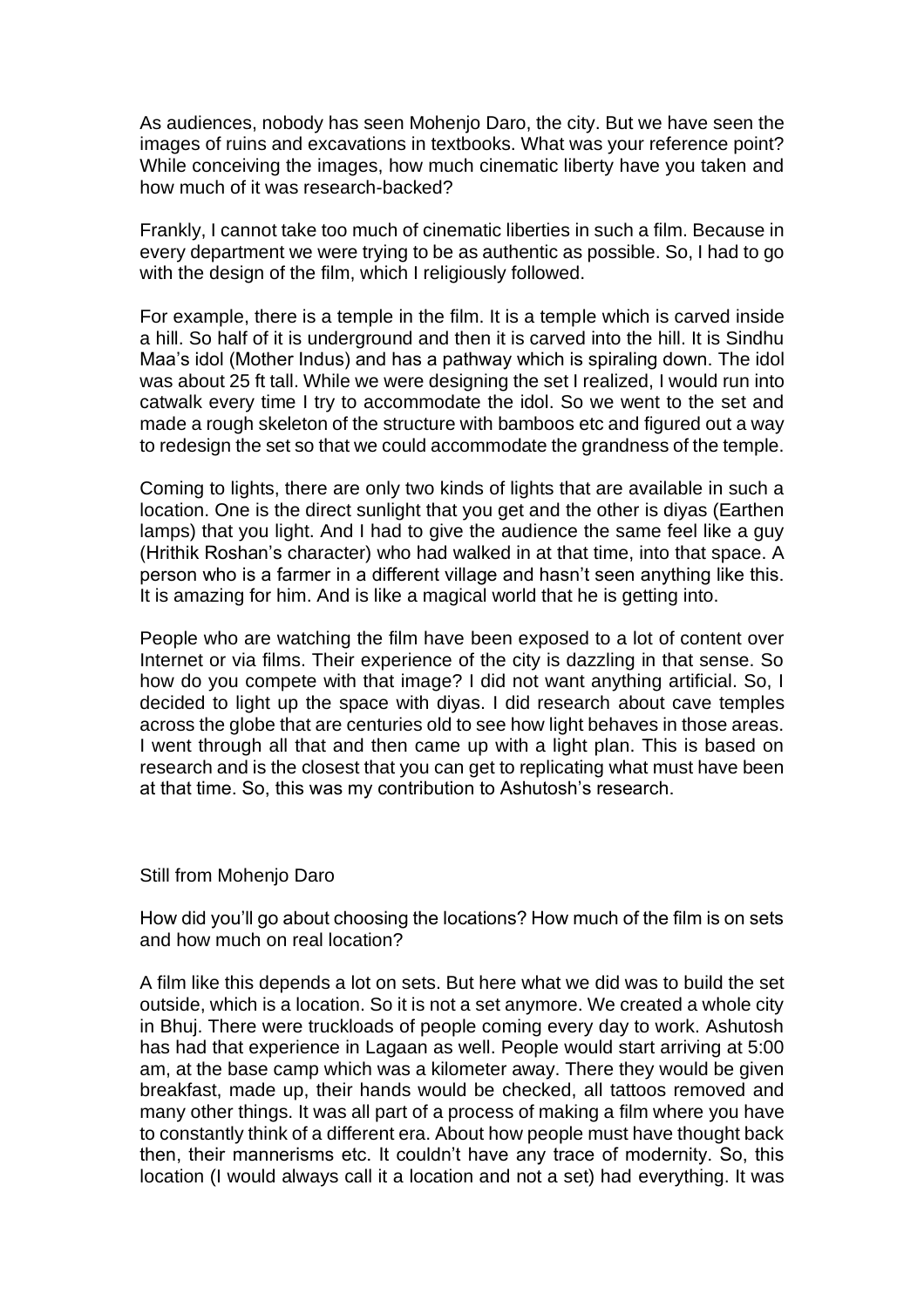not just about making a room and shooting. For example, when you are making a house for Maham, the main villain in the film, you need to have everything from his room to his aangan (Verandah). So, everything was very realistic.

How many schedules and seasons was the film shot in?

(Laughs) All seasons. We started in January. Then it went all the way to May-June, which is from the peak of winters to summer. Then we had a break and came to Mumbai and did the sets. We went back again in September-October to shoot the climax. Then we came to Mumbai to shoot a couple of forest sequences. We had a huge opening sequence done in Madhya Pradesh at the Marble Rocks. That was shot in November. We were back in the studio in January. So, it was one complete year of shooting through all the seasons. This was spread across many schedules. The longest one was at Bhuj.

It was one complete year of shooting through all the seasons

VFX is obviously an integral part of the film. What were the key VFX elements used? And how did you plan your shoot so that it gels well with the effects?

Again, we had extensively researched on VFX. The film's climax depended a lot on it and because we were creating something which couldn't be shot in the real sense. Which was completely storyboarded and discussed with the VFX supervisor much in advance. For more than a week, around 15 of us were sitting around a table with a screen in front of us, going through each and every shot which was storyboarded as per Ashutosh's plan. When a 3D image was created on-screen, we would discuss about the image's requirements. So, that when we went to shoot, we are clear about what we were shooting, the extensions, the CG elements, the plates that had to be shot, which side and which light we needed to shoot depending upon which way we were shooting the actor in the scene and so on, so that it all matches. So the VFX and Direction team sat down and prepared a plan which all of us religiously followed.

Talk about the colour palette of the film. And what was it driven by? Any particular colours you have consciously avoided using?

It is not that I was trying to avoid anything. Everything depended upon what would've existed in that era. So the color palette was very earthy. We had browns, indigos, related blues, pastels, even maroons. This was the palette.

Since it is a period film, what was the lighting design adopted keeping in mind the era. What kind of lights have you worked with?

Everything that was done was done according to what could have been their lighting scheme in that era. I will cite an example.

The 'Mohenjo Mohenjo' song is a huge six and a half-minute sequence which was happening in the night at the town square. We were in two minds about whether to do it in an actual town square or put up a set. We compared a lot of elements like the wind, power issues and the lighting. Finally, we put a set. Now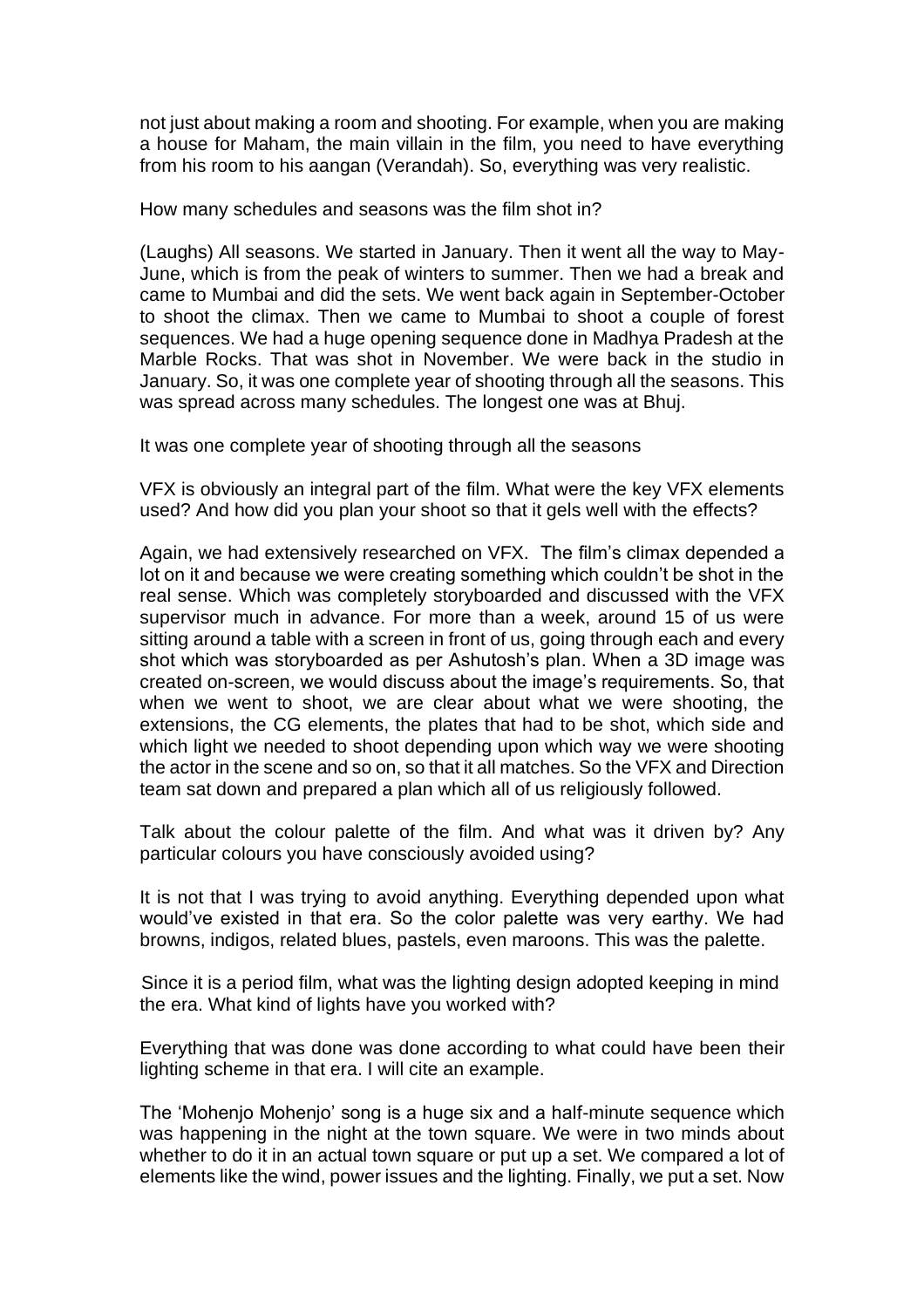my primary concern was that I did not want to light it up from the top because there was no light coming from the top in the scenario. So, I sat down and made designs of clusters of mashals (Fire torches).

I gave my requirements to the art department and they came with more designs about the clusters of mashals. And we put those up. Now, I did not know how to light it up. My primary need was to light it up from below but by doing that I was inviting shadows. I had to make my artists look smooth and beautiful but at the same time, I had to stay with these mashals.

So, I created light structures made of iron fixtures with the help of the art department. These fixtures had clusters of lights, upto 18 of them. I made around fifteen odd clusters of 650s with loads of lights in one cluster. And they was connected on the DMX board. Since DMX is a programmable board I could control my designs easily. So finally I had these clusters of mashals where I could hide lights inside. It was designed in such a way that I could open it from multiple sides, to control my light. We created magic boxes, we had moving lights, lights on pipes and so on. It was a combination of a lot of things. But when you see it you feel like it has been shot with mashals only. There was a lot of homework that went into bringing out the flickering of the mashals and minute details like that. Similarly, diyas were also used, not just for decoration, but as sources of light. Apart from that, I had some par cans here and there.

As far as the types of lights used is concerned, it is very difficult to tell because I have used all kinds of lights. From small didos to 650s. At one point my gaffer came and said to me, "Sir, industry mein abhi ye light hai hi nahin" (We don't have any more of this particular light in industry at the moment" (Laughs). So, it came to that.

The other sequences of temple that I had earlier talked about were done with 10KMolebeams, that are very sharp focused lights. I created sunlight coming in to the underground area. This is an imagination which we thought of going with. And the image works because it is coming from my research of cave temples.

There was another important location which was a senate hall. That was again a huge set. And I asked Ashutosh his requirements. He said that he wanted windows at the top of the hall. This was not a part of the set because the set had ended (Where the windows were required) and there was a catwalk above it. And the set was so high (20 feet or something) that there was no space to light up. So I came up with the idea of using mirrors. I put mirrors on one side and created a huge catwalk halfway through the set. Then I dumped light on to the mirror and brought it back on to the set. That gave it the feel of light coming from the windows. I fixed a pattern on the mirrors to achieve the desired pattern.

These windows (five of them) were the only source of light in this huge space. So, it was very difficult to design. What I had was the basic space. What would be the realistic light there was for me to design. I had one source and had to make it look real. That required accentuation with support of other elements. Apart from the Molebeams, I had huge 20 by 40 skimmers with muslin and grid.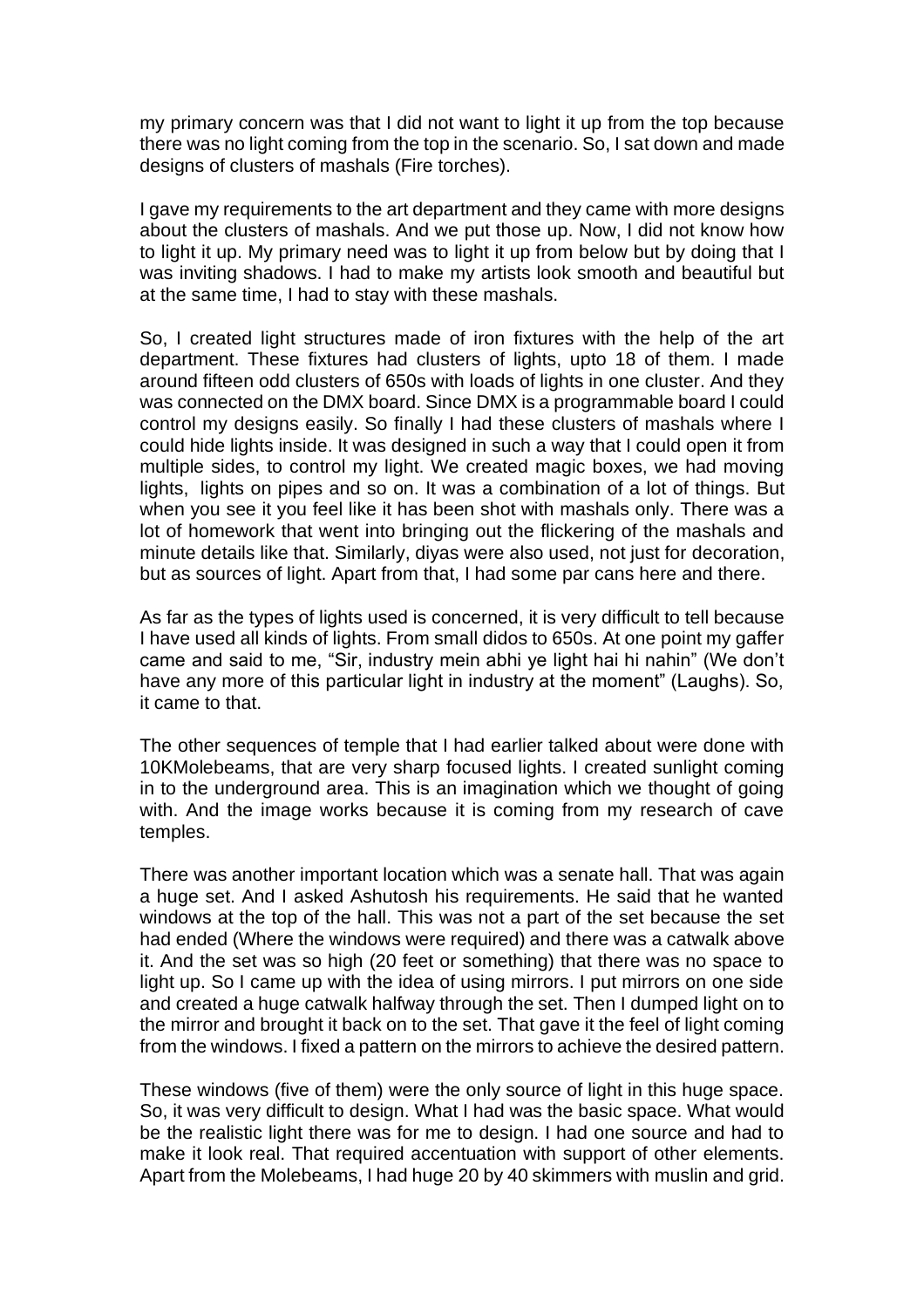When you see the film you see that all the people in the hall are lit like that, which is only one side toppish kind of thing. Because that is the only source, nothing else.

The song 'Tu hai' has another design. It is done around 'The Great Bath'. According to the brief, the full moon had to be there because narrative wise, the rituals start when the full moon comes up. So, I had to bring a moon up. Our base was eight feet higher from the studio level. From there we had two floors with pillars. Which were again touching my catwalk. So any light that I would put up, would be in the frame. So, I had to design in a way that I accommodate all of this and at the same time light up the place. It was a very tough lighting to do. I had two days to light the place. So, again I had only two sources of light – moonlight and the diyas. Now, the issue was that it was a set and almost 300 people were involved. So using so many diyas was a huge safety risk. It could invite fire. And safety was paramount.

Keeping safety in mind, we got a huge roll of red colored strip lights. These strip lights are what you see on highways when there is any road work happening. So on every set floor we put those strip lights and prepared an evacuation plan. It was pretty much like an aircraft evacuation plan. I made evacuation pathways. The strips had a separate connection because even if the key lights failed, the strip would still function. We had an independent generator for powering these strips. This is the level of work that has gone into working on this project.

The diyas in the foreground and the ones that were close to the camera were the real ones. But the ones that were in the background were electrically powered. That was again a result of several permutations and combinations. My gaffer worked almost three months to achieve it. We would order different kinds of materials to Bhuj and then test them. But nothing looked authentic. Either the movement wasn't correct or you could see the filament or the size of the diya was off. Finally, one thing struck me. I used Chinese rice bulbs in a particular cluster and colored them. I then connected them with the DMX control and they started working. Now the issue was that all the diyas couldn't flicker at the same time. There were lakhs of diyas and each one could not be connected separately. So, I did a sampling on how many could be connected together. As per the sampling we created bunches of clusters and put each cluster some distance away from the previous one. An algorithm was worked out and we achieved a look where it looks like all the diyas are flickering separately and it all looks real. Just imagine the kind of wiring that goes into that! It is a huge electrical mechanism that we worked out. And I had assigned a special team for this.

Still from the song 'Tu Hai'

What camera did you shoot the film on? Was it a single camera or a multicamera setup? Talk about the lenses and the rigs you used.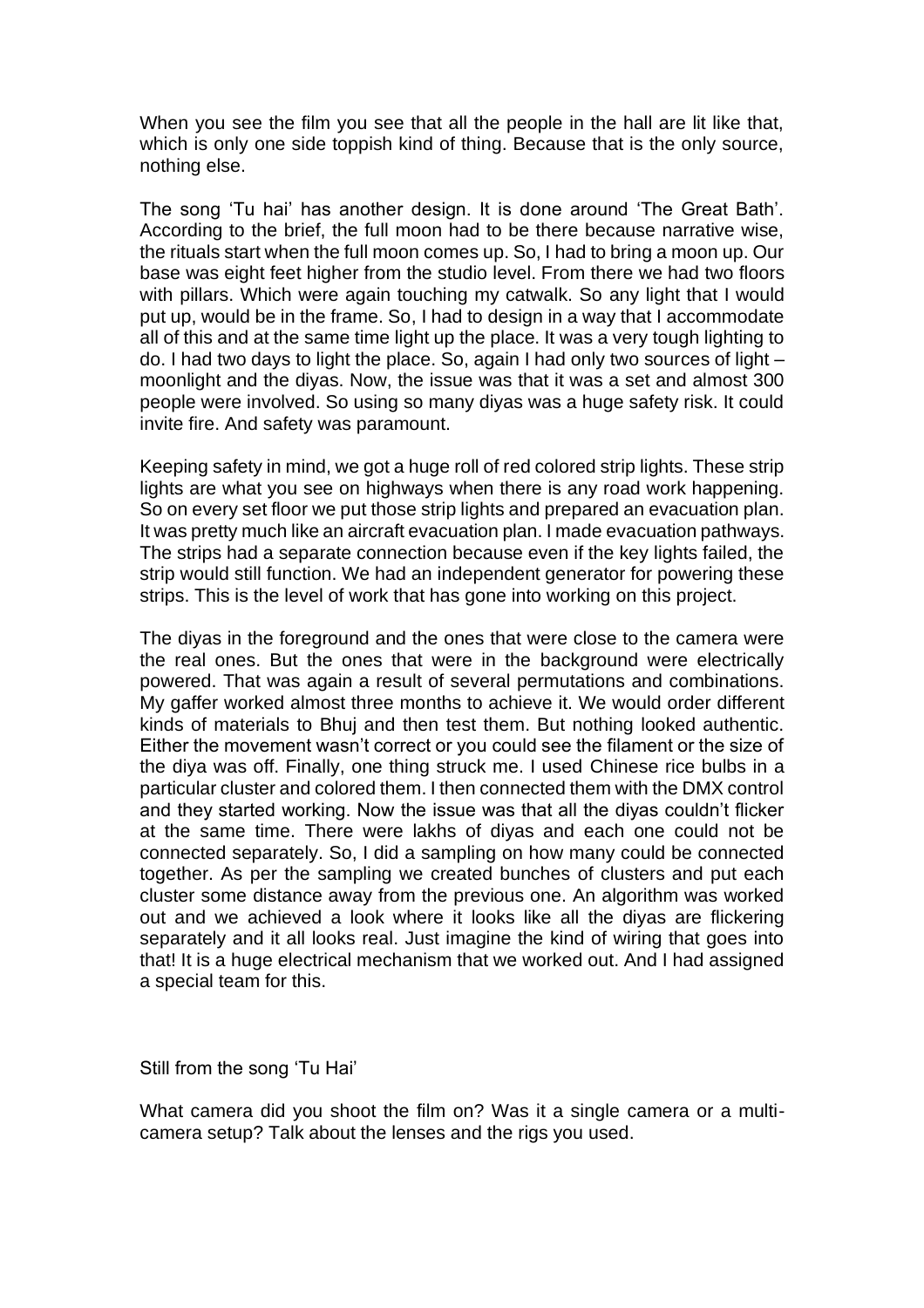This is my first digital film! Till PK, I shot all my features only on celluloid. But I have been shooting advertisements digitally for many years and so was familiar with Red and ALEXA. But this time I decided to go with the Sony F65. A film like this needs a different preparation. And this was the first time that was I using this camera. But in my research that camera was the best digital camera to support a film like this. This camera has a bigger sensor and a different way of recording an image. The camera is much more solid and doesn't have too many flimsy buttons. It is like film. It does not have too many things that you can manipulate with. Your lighting and exposure has to be correct for your image to be correct, period!

The film has been selected for Locarno film festival and if you know about the festival then you know the kind of scale that I am talking about. The image should have strength to enlarge to that extent. My blacks and whites have to be superb to hold it. Otherwise it won't work. Not that I knew that this is going to happen. But the kind of film that we were doing I was very clear that I want to have the best image density. The information had to be exact. That is where I decided to use this camera.

I went and sat at the Sony office with Sundaresan who runs it. He is a DoP himself and a dear friend who gave a detailed download about the difference between F65 and other cameras. I took the camera with two sets of lenses, the Cook 5/i Series and Arri Master Prime series and went to the set for a test shoot. I asked the production guy for the same set of colors and costumes that were to be used in the film. They got a set of costumes and five actors for this test shoot. I shot the actors in the costumes at different locations. I then put the footage on my DI setup and watched it on-screen with my colourist and discussed about the highlights, as to where it is going, whether it is holding, can I use the sunlight and deeper shadows in the same frame etc. I had to research because it is my first digital film. I have done lots of ads but that is all for small screens. This was to be projected on big screens. So, I had to go through that learning process all over again.

I chose shooting with a two camera setup throughout. I zeroed on the Cook 5/i series because of certain aspects that I liked about the lens set. In sequences where there were action and stunts we required more cameras. For that I used Sony F55. These are smaller cameras and are easy to use for handhelds and steadicam. The biggest problem I encountered in shooting was the heat of the camera. The camera would switch off. F65 did not switch off in normal heat situations. But during rain sequences the camera started heating because of the plastic packing and would eventually switch off. So I had to find a way out because we could not just go with all these delays. So, finally I sat again on my experiment bench and started figuring out a method to cool the camera. Lots of permutations and combinations were tried. One such method was putting a long pipe to the camera on the Jimmy Jib and putting an air conditioner on the other end of the pipe. But most of the methods crumbled. Finally, a suit was tailor-made using plastic. It had pockets for cards. It had two fans inside, one to pump air in and one to push out. These fans worked on battery that powered them for many hours. So, it was like designing costumes for the camera (Laughs).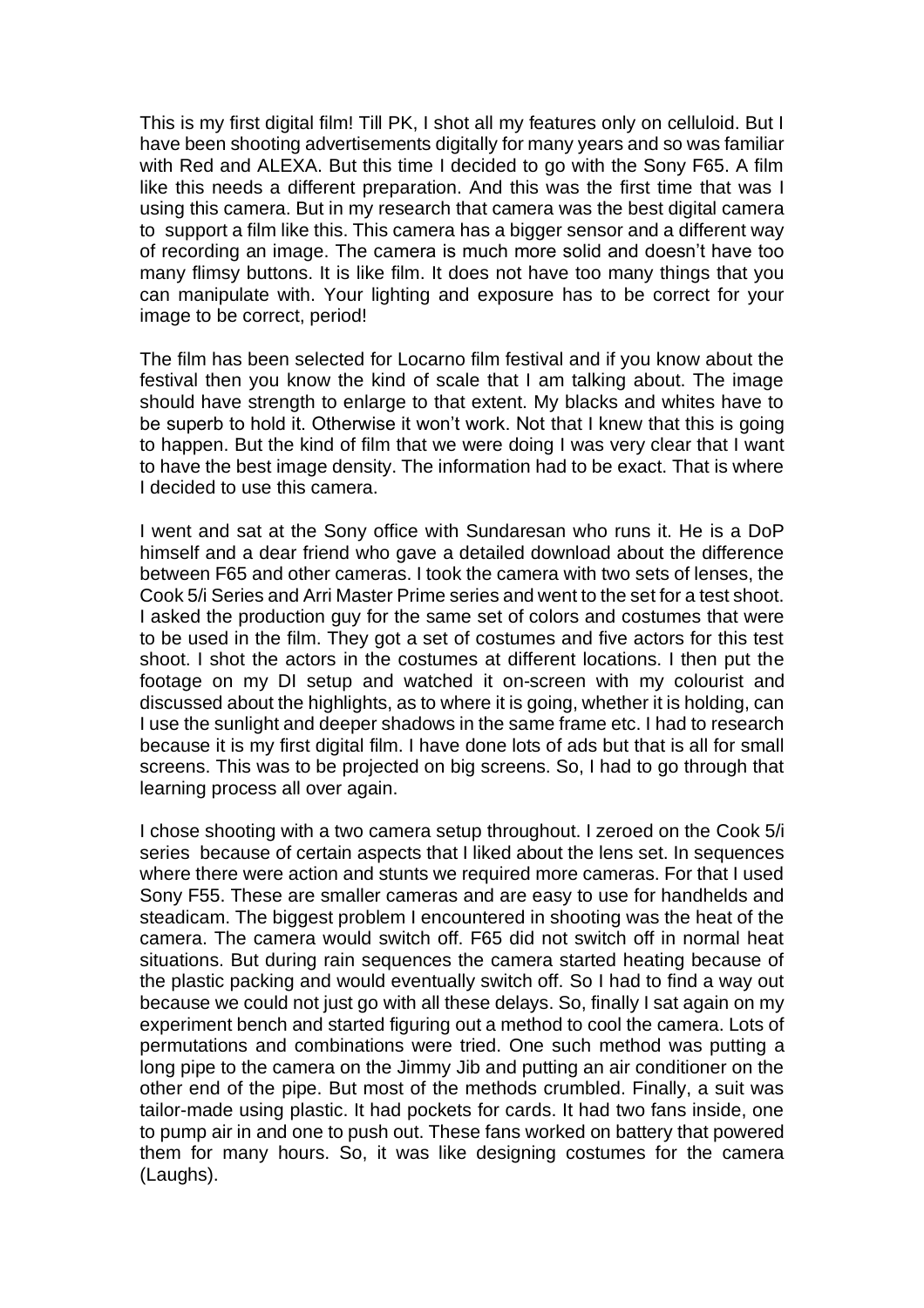Vishnu handled the grip. He is one the most equipped grips that I have ever worked with. And it is so because grips normally work with things that are available in the market. They will have a panther, a crane and truck loaded with equipment. But this guy was different. He had all this, but and along it, he had a lot of other things. He would make me platforms that one can only dream of. His improvisations were fast and sturdy. He was equipped with pipes and platforms which could be easily rigged and linked anywhere.

I had to research because it is my first digital film

Your views on DI of the film

No film comes to its completion without the DI process. I use the coloring process as a creative tool rather than a correcting tool. Makarand Surte was my colorist. This is my third film with him as a colorist. We enjoyed the process and he is very hard-working. We created two different looks for the Mohenjo Daro portion with the flow of the story. The tones which Makarand came up with were exactly the ones that I had in my mind when I was shooting the scenes. Salil and his team from Prime Focus worked day and night to help us with the process and to come up with the DCP.

Please talk about your camera team. Your focus puller, gaffers and light boys. Was it a new team or does your team remain constant for all films?

It is my old team. These are the people whom I am comfortable working with. They understand my style of working and are in sync with it. My 1st AC was Shreya Gupta. She was my 2nd AC in PK. She handled my lighting and coordinated with gaffer and his team. Satish R Parpally was my focus puller. He has been with me longer than what I can remember. He is one of the best focus pullers that I have seen in the industry. Hrithik would could come up and say, "Yaar tera kaam kamaal ka hai" (Brother, you are too good at your job). I can't remember ever taking a retake because of a focus issue. This camera that we worked on is a very unforgiving camera. Its focus is so sharp that even if you are a millimeter off the mark, it shows. Other cameras have tolerance. This doesn't have. You end up shooting at a very low light because you are shooting with things like diyas. You cannot shoot at a higher aperture. At that aperture, at a 75mm lens, it is very tough to pull focus. It is almost impossible to do that. So, you must have a rhythm to it. At that stage it is not technical. It is more artistic. And Satish could anticipate the actors' movements. He was my second in charge. He would handle all the camera and equipment requirements.

Ramani Ranjan Das as the Associate Camera was my major support. He came on board as the 2nd unit. He was my assistant for many years but is now independently working. I called him on this film because I tune very well with him. He knows me from the last 15 years so when I brief him anything about the light design he instantly understands. He would come up with ideas as to what could be done. At times, I would leave him on a different location so that we could save time. He practically worked as an associate with me.